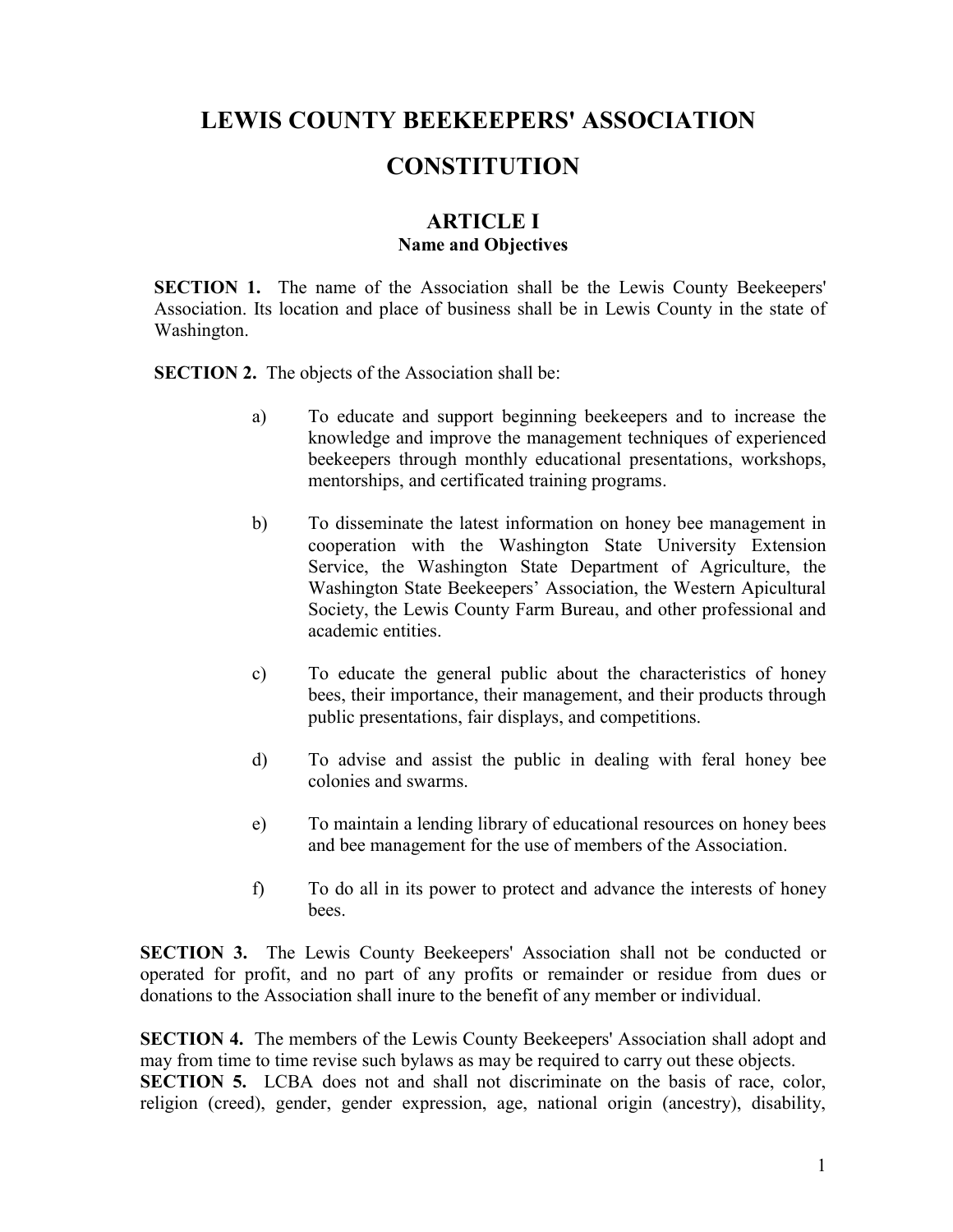marital status, sexual orientation, or military status, in its conditions for membership or in any of its activities or operations. LCBA's policy on harassment and abuse requires volunteer representatives of LCBA to document harassment and abuse awareness training before working with the membership or public in LBCA projects and events.

# **LEWIS COUNTY BEEKEEPERS' ASSOCIATION BYLAWS**

## **ARTICLE I Membership**

**SECTION 1.** *Eligibility.* Membership is open to all individuals or families willing to honor and support the objects of the Association. There shall be four types of membership

- a) *Regular*: Open to an individual adult.
- b) *Family*: Open to all adults and children residing in the same household with the provision that only one of those adults may vote or hold office.
- c) *Junior:* Open to children under 18 years of age and LCBA scholarship students; a non-voting/non-office holding membership, which may automatically convert to regular membership at age 18.
- d) *Honorary:* Extended to persons recognized by the board of directors for extraordinary service to LCBA, subject to ratification by the general membership at a regular membership meeting. Honorary members do not have to pay annual dues and can vote in elections.

**SECTION 2.** *Dues*. Membership dues, application fees, membership renewal and delinquency dates shall be set at an October meeting of the Board of Directors and announced at the November general membership meeting.

No member may vote or receive other perquisites of membership whose dues are not paid for the current year. During the month of December, the Treasurer shall send to each member a statement of dues for the ensuing year.

**SECTION 3.** *Application for Membership.* Each applicant for membership shall apply on a form approved by the Board of Directors and which shall provide that the applicant agrees to abide by this constitution and bylaws together with accepting the hold harmless agreement as provided by the Board. The application shall state the name, physical and email address, and other contact information of the applicant. The applicant will have the option to elect electronic communication of meeting announcements. Accompanying the application, the prospective member shall submit dues payment for the current year and the requisite application fees.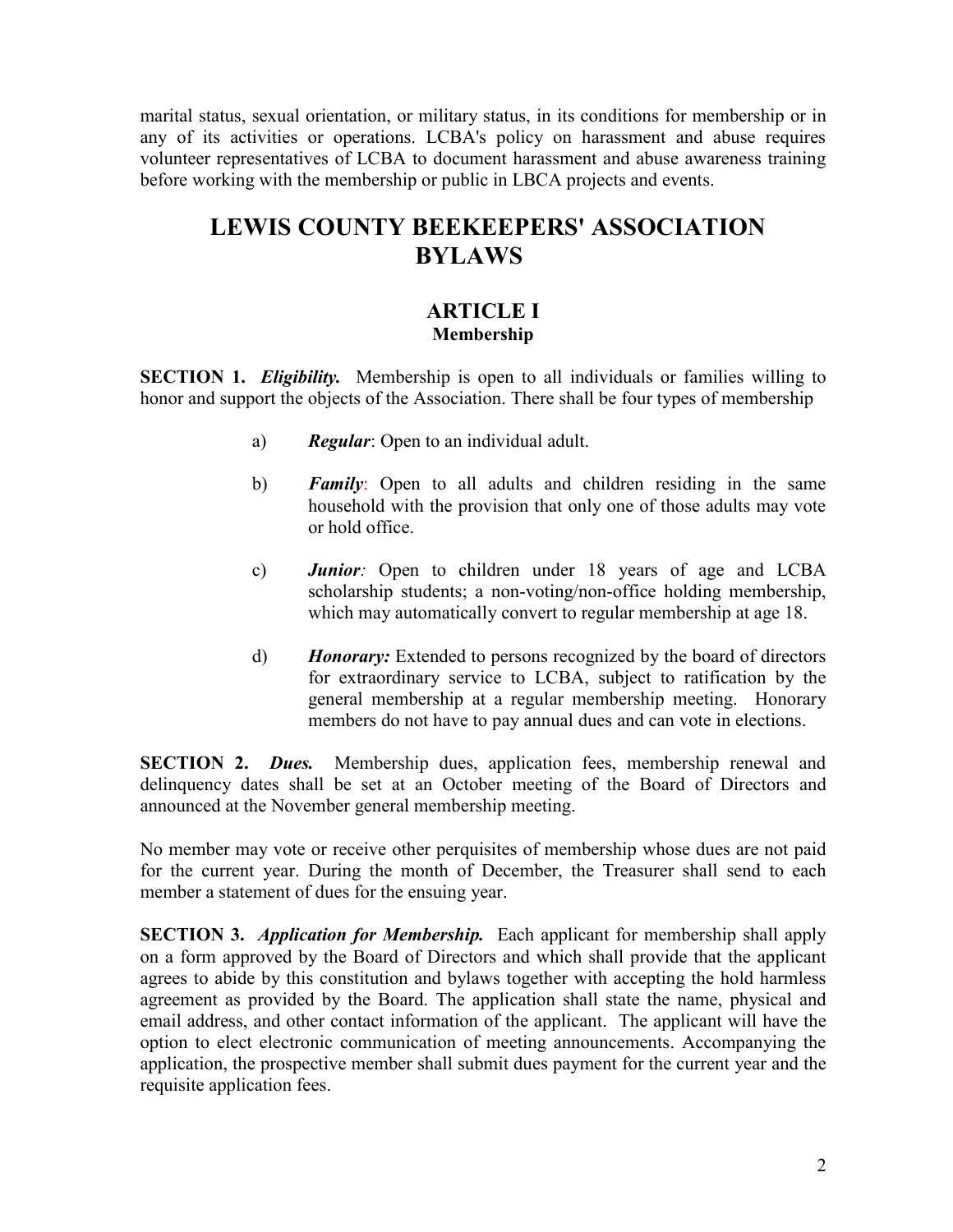**SECTION 4.** *Termination of Membership*. The right, title, and interest of a member shall cease upon termination of membership. Membership may be terminated:

- *a) by resignation***.** Any member in good standing may resign from the Association upon written notice to the Secretary; but no member may resign when in debt to the Association. Obligations other than dues are considered a debt to the Association and they become incurred on the first day of each fiscal year.
- b) *by lapsing.* A membership will be considered as lapsed and automatically terminated if such member's dues remain unpaid by a date previously specified by the board (see Article III, Section 2). In no case may a person be entitled to vote or receive other perquisites of membership whose dues are unpaid.Reinstatement of membership is automatic upon receipt of dues in full and initiation fees.
- c) *By Board termination.* The Board shall have the power to terminate any member with or without cause.

## **ARTICLE II Meetings**

**SECTION 1.** *General Membership Meeting.* The general membership Meeting of the Association shall be held on the place, day of the month, and hour proposed by the Board of Directors and approved by majority vote of members in good standing. Exceptions, such as potlucks, will be announced at least 30 days prior. Any change of monthly meeting place, day of month, and hour must be voted on by the members at a regularly scheduled monthly meeting. The proposal for changing monthly meeting place, day of the month, and time must be communicated to the membership by the Secretary no less than 30 days prior to the meeting when proposed changes will be voted on."

**SECTION 2.** *Special Meetings*. Special meetings may be called by the President or by a majority vote of the members of the board who are present at a meeting of the board; or shall be called by the Secretary upon receipt of a petition signed by ten (10) of the members of the Association who are in good standing. Such meeting shall be held at such a place, date, and hour as may be designated by the Board of Directors. Written notice of such meeting shall be mailed or emailed by the Secretary at least 10 days and not more than 30 days prior to the meeting. The notice of the meeting shall state the purpose of the meeting and no other Association business may be transacted. The quorum for such a meeting shall be fifty one percent (51%) of voting members in good standing.

**SECTION 3.** *Board Meetings*. The first meeting of the board shall be held within 30 days following the election. Other meetings of the Board of Directors shall be held at such times and places, including by teleconference, as are designated by the President or by a majority vote of the entire board. Written notice of each such other meeting shall be mailed or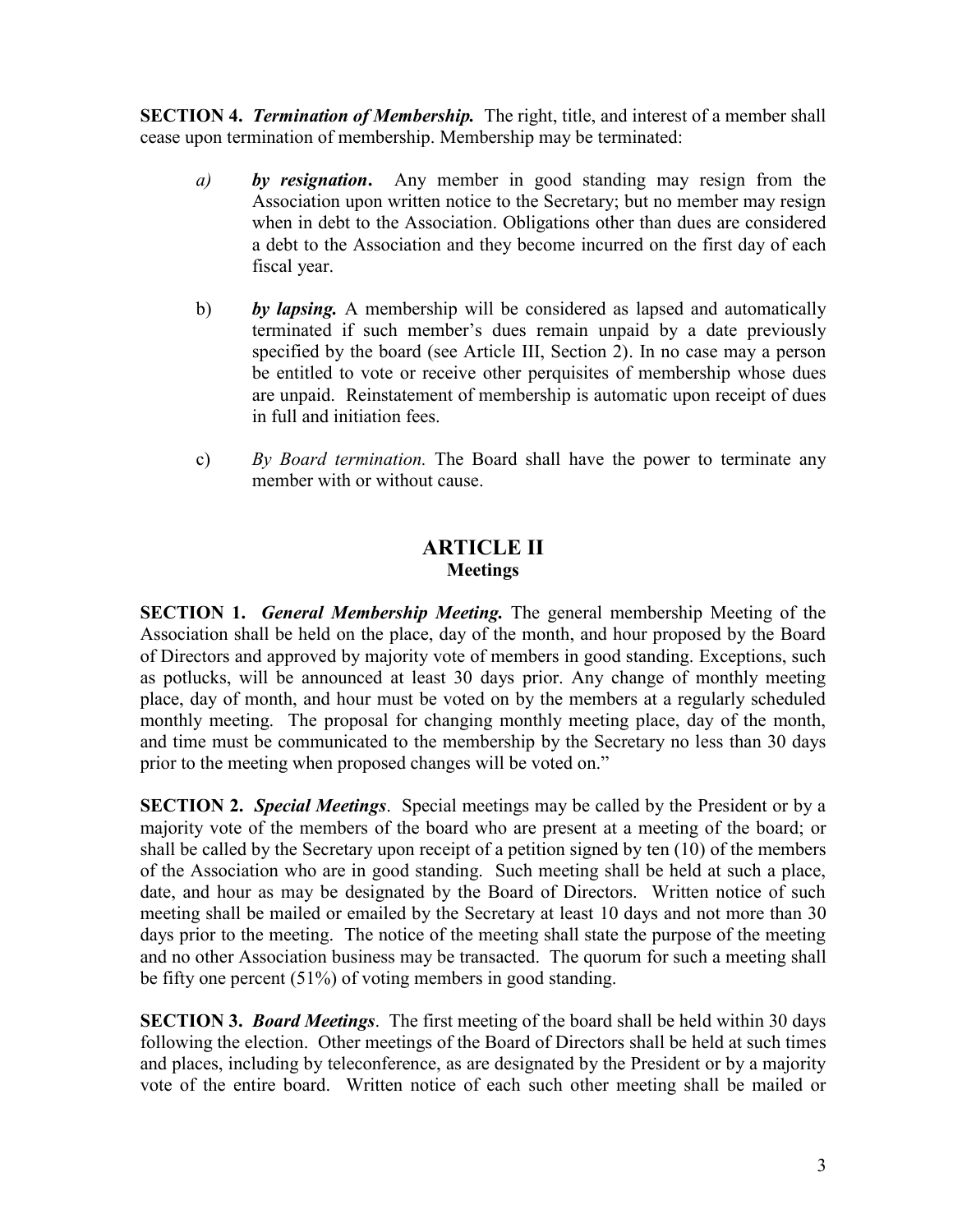emailed by the Secretary to each member of the board at least 10 days prior to the date of the meeting. The quorum for a board meeting shall be a majority of the board.

**SECTION 4**. *Board Meetings via Electronic Communications.* Members of the Board may participate in any Meeting of the Board by means of a conference telephone, electronic conferencing device, online computer service or similar method of communication by which all persons participating in the meeting can hear each other or view the dialogue of all other participants at the same time. Participation by such means shall constitute presence in person at a meeting.

## **ARTICLE III Directors and Officers**

**SECTION 1***. Board of Directors.* The board shall be comprised of the officers, all of whom shall be members in good standing**.**. They shall be elected for renewable two-year terms as provided in Article IV, and shall serve until their successors are elected. General management of the Association's affairs shall be entrusted to the Board of Directors.

**SECTION 2.** *Officers.* The Association's officers shall be President, Vice President, Secretary, Treasurer, Mentorship Coordinator, Education/Outreach Coordinator, and Past President. They shall serve in their respective capacities both with regard to the Association and its meetings and the board and its meetings.

- a) The President shall preside at all meetings of the Association and of the board, and shall have the duties and powers normally appurtenant to the office of President in addition to those particularly specified in these bylaws. The President shall have general supervision of the affairs of LCBA. The President shall call special meetings of the Association and the Board of Directors.
- b) The Vice President shall have the duties and exercise the powers of the President in case of the President's death, absence or incapacity. . The Vice President is responsible for keeping the property inventory. The Vice President, in consultation with the President and the Secretary, shall arrange for speakers at LCBA meetings.
- c) The Secretary shall keep a record of all meetings of the Association and of the board and of all votes taken by mail, and of all matters of which a record shall be ordered by the Association; have charge of correspondence, notify members of meetings, and notify officers and directors of their election to office; keep a roll of the members of the Association with their addresses; write and distribute a monthly newsletter that includes minutes from the previous monthly meeting's business meeting; maintain the association's website; and carry out such other duties as are prescribed in these bylaws or appointed by the President.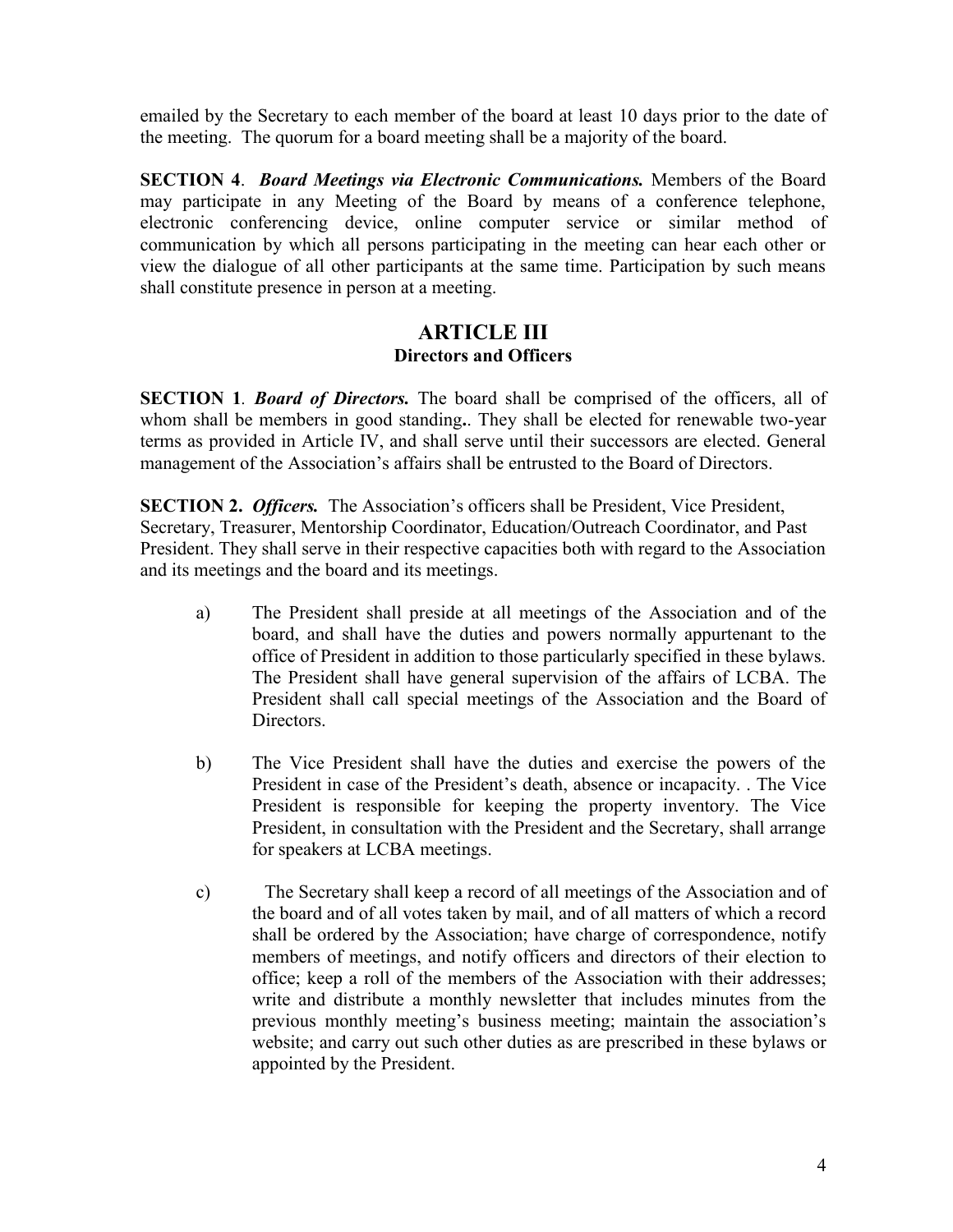- d) The Treasurer shall collect and receive all moneys due or belonging to the Association. Moneys shall be deposited in a bank approved by the board, in the name of the Association. The Treasurer shall pay all bills for LCBA and maintain accurate records of LCBA finances and assets. All payments are approved by the board of directors at the regularly scheduled executive board meeting. The Treasurer shall perform such other duties as appointed by the President. In case of extended absence or incapacity of the Treasurer, the President may approve and pay bills, or may appoint a member of the LCBA to act as temporary Treasurer with approval of the Board. The books shall at all times be open to inspection by the board and a report shall be given at every meeting of the condition of the Association's finances; and at the February monthly meeting, an accounting shall be rendered of all moneys received and expended during the previous fiscal year. The Treasurer shall submit the appropriate Form 990 to the United States Internal Revenue Service after the annual audit report is accepted but before the May deadline. The Treasurer shall coordinate membership outreach for LCBA, keep track of attendance at monthly meetings, and welcome guests. When guests have become regular attendees, the Treasurer shall encourage them to join the association. The Treasurer shall keep the mailing list current, in cooperation with the secretary. The Treasurer shall be responsible for obtaining LCBA nametags for members.
- e) The Mentorship Coordinator shall recruit mentors from experienced LCBA beekeepers and connect them with new beekeepers, usually by geographical area, then follow up to check that mentorship connections are productive. The Mentorship Coordinator shall also check with graduates of the LCBA Apprentice Beekeeping course to see how they are progressing. The Mentorship Coordinator shall work with the other board officers to develop training opportunities such as workshops.
- f) The Education Coordinator shall organize and implement formal education programs for the training of beekeepers and oversee the operation of the youth scholarship program. The Education Coordinator shall collect, produce, and disseminate educational materials for all educational programs of the LCBA. The Education Coordinator shall maintain a list of volunteer speakers/educators for the training of beekeepers and assign their responsibilities.
- g) The Community Outreach Coordinator shall organize and implement LCBA community outreach activities, including but not limited to public education activities at local fairs and community agricultural festivals and presentations on bees and beekeeping to community groups and schools. The Community Outreach Coordinator shall maintain a list of volunteer speakers/educators for community outreach activities and assign their responsibilities.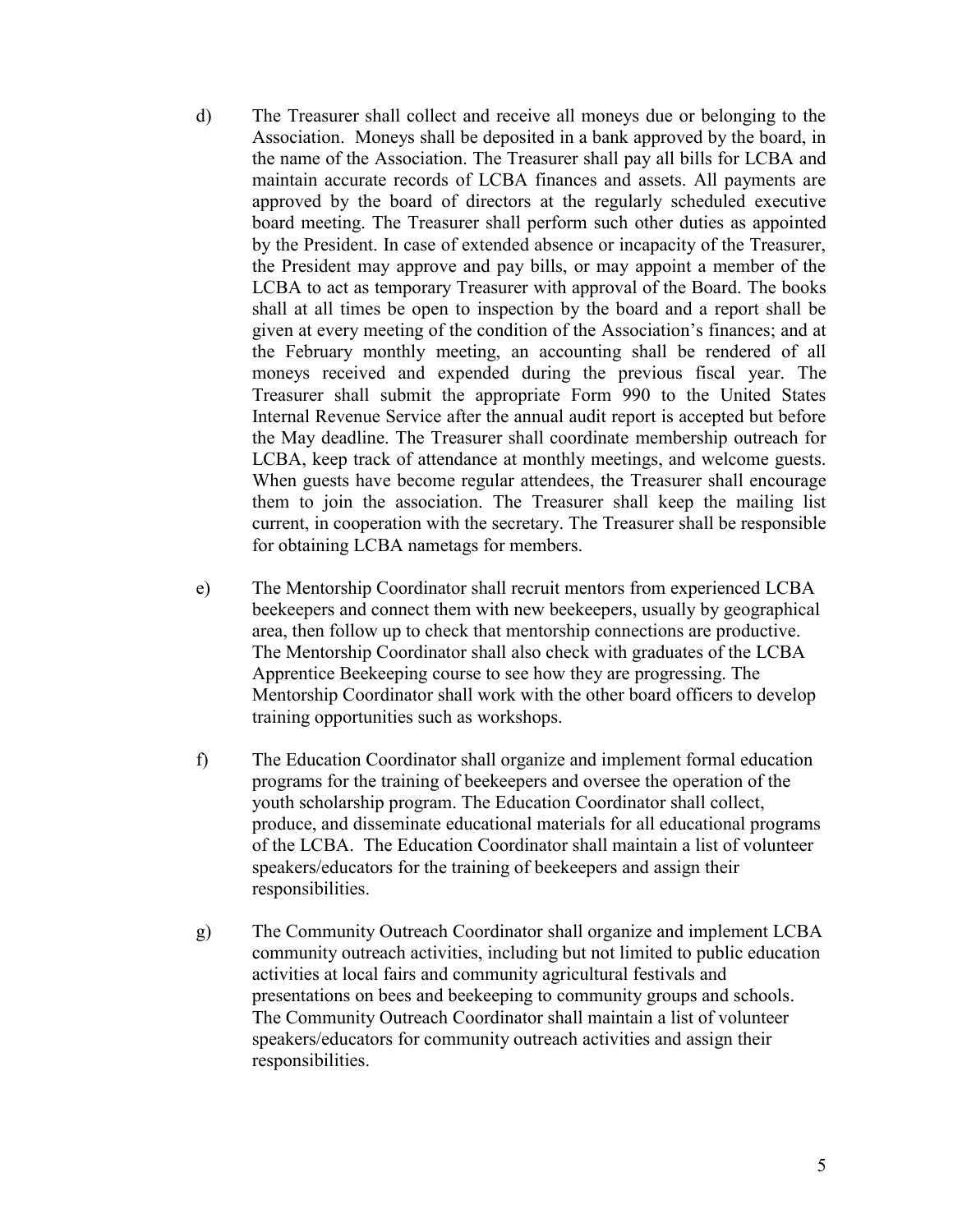h) The Past President shall serve in a non-voting, *ex officio* capacity and shall be the immediately prior serving president. The Past President position serves the purpose of helping to preserve association history and continuity.

An officer carries only the rights necessary for executing the duties of their appointment. Any officer of the association who fails to perform the duties of their office may be removed from their appointment by a majority vote of the board at an executive board meeting. For cases involving misconduct, neglect of duty or excessive absences, officers may be removed from their appointment by a majority vote of the board at an executive board meeting. Any officers removed from their appointment shall retain their membership rights.

SECTION 3. *Resignations.* Any Board member may resign at any time by delivering written notice to either the President or the Secretary or by oral notice at any meeting of the Board or of the members. Resignations shall take effect at the time of receipt or at a date specified in the resignation notice.

SECTION 4. *Removal from Office.* Any Board member or members can be removed from office by a majority vote at a Special Meeting of the membership called in accordance with Article II, Section 2 of these bylaws.

SECTION 5. *Vacancies.* Any vacancies occurring on the board or among the officers during the year shall be filled until the next annual election by a majority vote of the members of the board; except that a vacancy in the office of President shall be filled automatically by the Vice President and the resulting vacancy in the office of Vice President shall be filled by a member of the board.

#### **ARTICLE IV The Association Year, Voting, Nominations, Elections**

**SECTION 1.** *Association Year.* The Association's fiscal year shall begin on the 1st day of January and end on the last day of December. The Association's official year shall begin immediately at the conclusion of the election and shall continue through the next election. The elected officers and directors shall take office on the first day of the month following the election and each retiring office shall turn over to his successor in office all properties and records relating to that office within 30 days after the election.

**SECTION 2.** *Voting.* At the general membership meeting or at a special meeting of the Association, voting shall be limited to those members in good standing who are present at the meeting. Voting by proxy shall not be permitted. The Board of Directors may decide to submit other specific questions for decision of the members by written ballot cast by mail.

**SECTION 3.** *Annual Election.* The election of officers and directors shall be conducted by secret ballot. Ballots to be valid must be received by the Secretary. Ballots shall be counted by three inspectors of election who are members in good standing and neither members of the current board nor candidates on the ballot.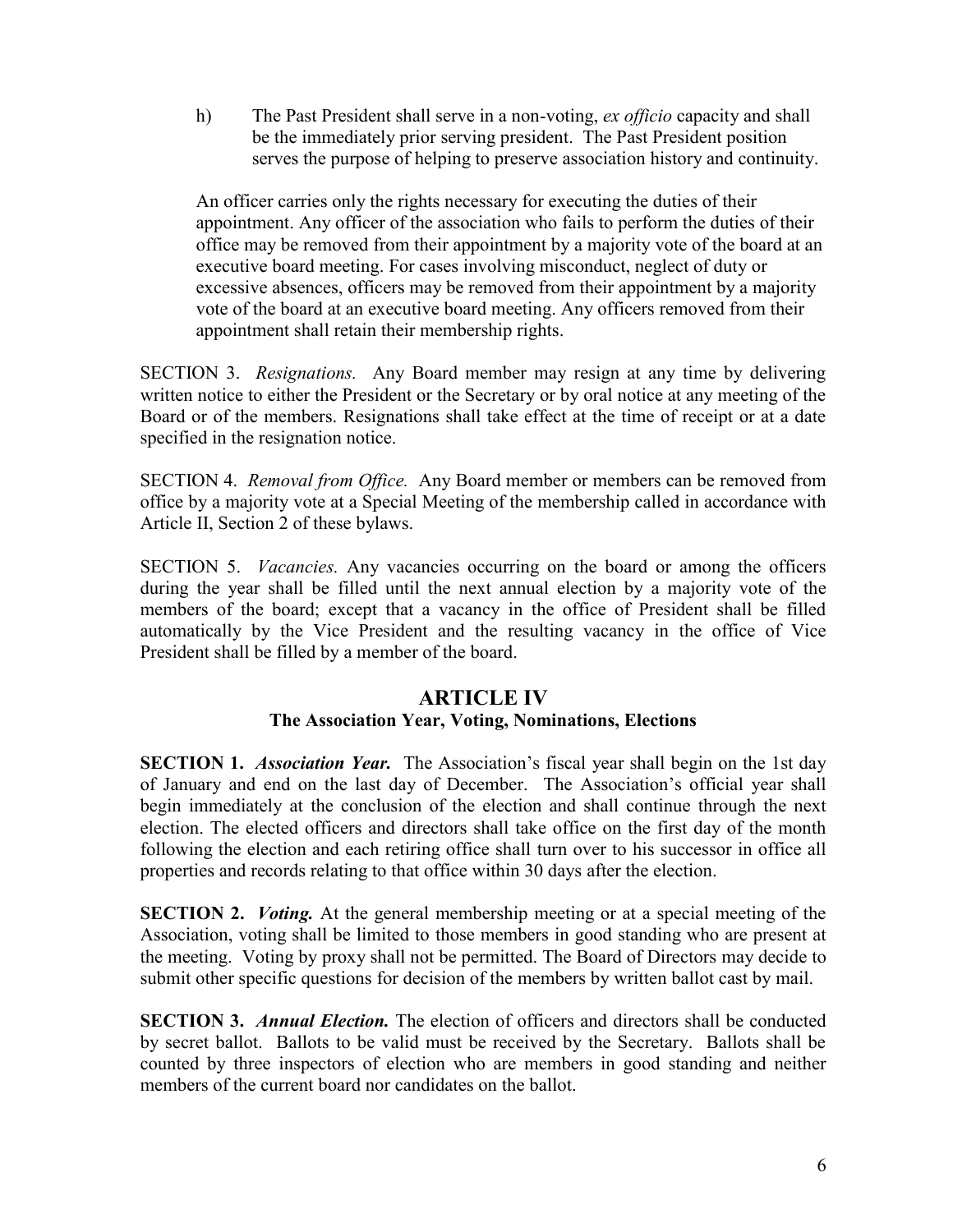- a) The nominated candidate receiving the greatest number of votes for each office shall be declared elected. If any nominee, at the time of the meeting, is unable to serve for any reason, such nominee shall not be elected and the vacancy so created shall be filled by the new Board of Directors in the manner provided by Article III, Section 3.
- b) Elections for the offices of President, Mentorship Coordinator, Community Outreach Coordinator, and Treasurer shall be held in odd-numbered years. Elections for Vice President, Education Coordinator, and Secretary shall be held in even-numbered years. The President shall be limited to two consecutive terms in office but may run for office again after waiting a further two year period.

**SECTION 4.** *Nominations and Ballots.* No person may be a candidate in an Association election who has not been nominated in accordance with these bylaws. A Nominating Committee shall be chosen by the President, with approval of a majority of the Board of Directors, before October 1. The committee shall consist of two members, both members in good standing, no more than one of whom may be a member of the current board of directors. The board shall name a chairman for the committee. The Nominating Committee may conduct its business by mail.

- a) The Nominating Committee shall nominate from among the eligible members the Association, one candidate for each expiring office and for each position on the Board of Directors and shall procure the acceptance of each nominee so chosen. The committee shall then submit its slate of candidates to the Secretary, who shall mail the list, including the full name of each candidate to each member of the Association on or before November 1, so that additional nominations may be made by the members if they so desire.
- b) Additional nominations of eligible members may be made by written petition addressed to the Secretary on or before November 15th, accompanied by the written acceptance of each such additional nominee signifying his willingness to be a candidate. No person shall be a candidate for more than one position.
- c) If no valid additional nominations are postmarked on or before November 15th, the Nominating Committee's slate shall be declared elected and no balloting will be required.
- d) If one or more valid additional nominations are postmarked on or before November 15th, the Secretary shall, on or before November 30, mail to each member in good standing a ballot listing all of the nominees for each position in alphabetical order. At the December annual membership meeting, a secret ballot will be held: ballots will be distributed using the membership list to certify the eligibility of the voters upon signing in at that meeting. The results of the voting shall be announced at the annual meeting.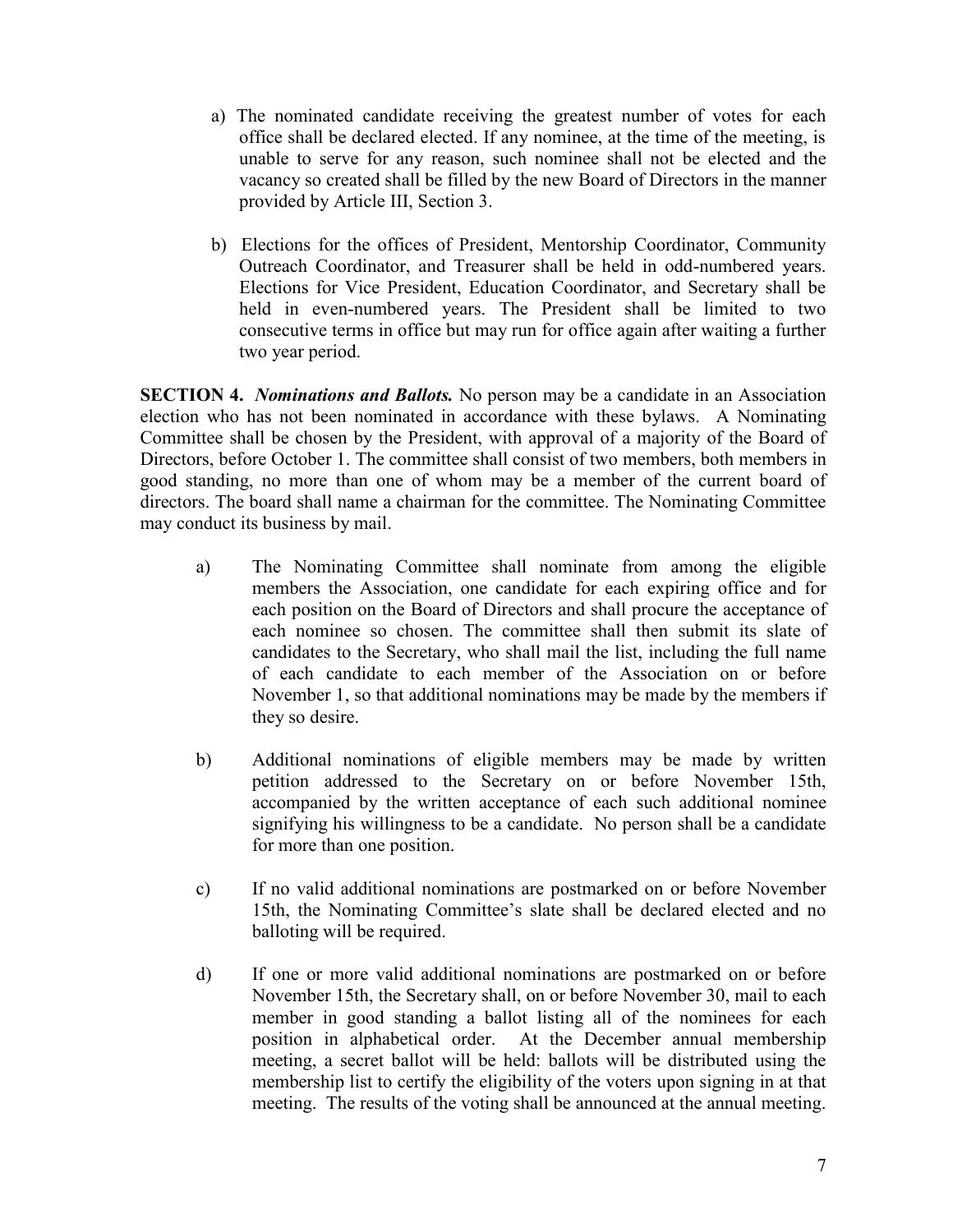e) Nominations cannot be made at the December meeting or in any manner other than as provided above.

## **ARTICLE V Committees**

**SECTION 1.** The President, with approval of a majority of the Board of Directors, may each year appoint standing committees to advance the work of the Association in such matters as which may well be served by committees. Such committees shall always be subject to the final authority of the board. Special committees may also be appointed by the President, with approval of a majority of the Board of Directors, to aid the Board on particular projects.

**SECTION 2.** Any committee appointment may be terminated by a majority vote of the full membership of the board upon written notice to the appointee, and the board may appoint successors to those persons whose services have been terminated.

**SECTION 3.** Committees shall include the following:

- a) Auditing Committee: There shall be an Auditing Committee of two (2) appointed by the President, with approval of a majority of the Board of Directors, whose duty shall be to audit the financial and asset records of LCBA and report to the Board of Directors at the first Board meeting in January of each calendar year. Auditing standards shall be determined by the Board of Directors. The Auditing Committee will present its report to the membership at the February monthly meeting.
- b) Nominating Committee: There shall be a Nominating Committee of two (2), appointed by the President, whose duty it shall be to obtain nominations for Officers as provided in Article IV, Section 4.

SECTION 4. Extraordinary Committees

a) Sexual Harassment Awareness Committee: In the event that issues arise pertinent to Article I, Section 5 of the Constitution, the President shall appoint a Sexual Harassment Awareness Committee, whose duty it shall be address said issues.

## **ARTICLE VI Discipline**

**SECTION 1.** *Charges.* Any member may prefer charges against a member for alleged misconduct prejudicial to the best interests of the Association or to honey bees. The Secretary shall promptly send a copy of the charges to each member of the board or present them at a board meeting, and the board shall first consider whether the actions alleged in the charges, if proven, might constitute conduct prejudicial to the best interest of the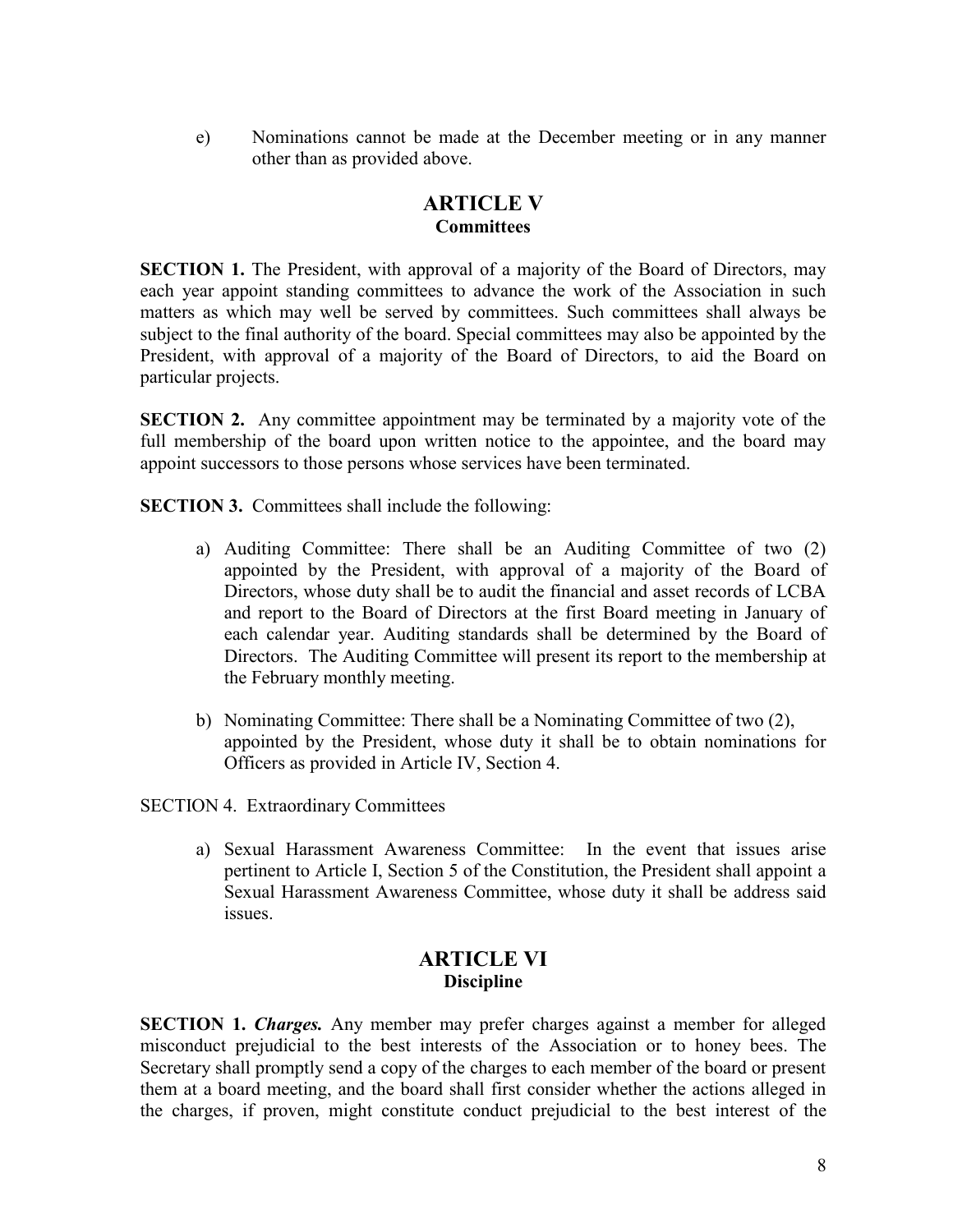Association or to bees. If the board considers that the charges do not allege conduct that would be prejudicial to the best interest of the Association or bees, it may refuse to entertain jurisdiction. If the board entertains jurisdiction of the charges, it shall fix a date of a hearing before a Special Committee consisting of three (3) members of the association in good standing, not fewer than three (3) weeks nor more than six (6) weeks thereafter. The Secretary shall promptly send one copy of the charges to the accused member by certified mail together with a notice of the hearing and an assurance that the defendant may personally appear in the member's own defense and bring witnesses if the member wishes.

**SECTION 2.** *Special Committee Hearing.* The committee shall hear from both the complainant and the defendant and then submit a report of their findings to the Board. Should the Special Committee find that the charges are not proven they should so inform the Secretary. Should the Special Committee find the charges to be sustained after hearing all the evidence and testimony presented by complainant and defendant, the Special Committee shall make a recommendation to the Board as to whether the defendant should be reprimanded or expelled. Immediately after the Special Committee has reached a decision, its findings shall be put in written form and filed with the Secretary.

**SECTION 3.** *Resolution.* The Board shall review the Special Committee's report and vote to accept or reject the findings thereof. Should the Board accept the report they shall instruct the Secretary to issue a written reprimand to the defendant or expel the defendant under Article I, Section 4c of these bylaws. The Secretary will then inform both parties in writing of the Board's decision. In the event that the Board rejects the report they must call a Special Meeting of members in order to resolve the dispute.

## **ARTICLE VII Amendments**

**SECTION 1.** Amendments to the constitution and bylaws may be proposed by the Board of Directors or by written petition addressed to the Secretary signed by 20% of the membership in good standing. Amendments proposed by such petition shall be promptly considered by the Board of Directors and must be submitted to the members with recommendations of the board by the Secretary for a vote within three months of the date when the petition was received by the Secretary.

**SECTION 2.** The constitution and bylaws may be amended at any time, provided a copy of the proposed amendment has been mailed by the Secretary to each member in good standing on the date of mailing, accompanied by a ballot on which a choice for or against the action to be taken shall be indicated. Notice with such ballots shall specify a date not less than 30 days after the date postmarked. Voting will be conducted under the guidelines outlined in Article IV. The favorable vote of  $2/3$  of the members in good standing shall be required to effect any such amendment.

**SECTION 3.** No amendment to the constitution that is adopted by the Association shall become effective until it has been recorded by the Secretary and filed with the Secretary of State of Washington.